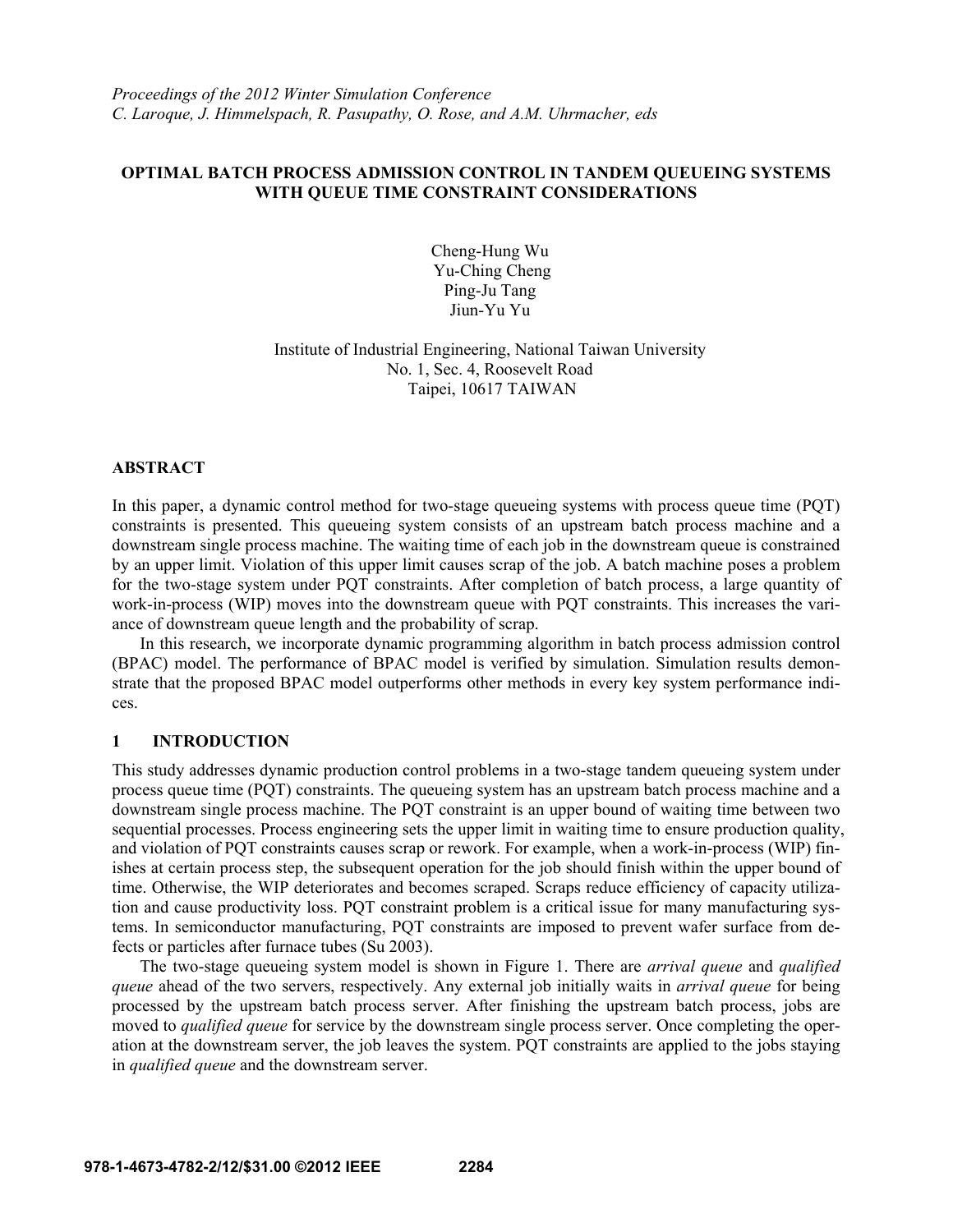

Figure 1: Batch process and process queue time constraints.

Due to the operation characteristic of the batch machine, numerous jobs would enter *qualified queue* simultaneously. But the downstream server processes one job at a time. As a result, many WIP would rest in *qualified queue*, which leads to the higher probability of violation against PQT constraints. On the other hand, if we reduce the quantity of jobs processed by the batch machine at a time, the probability of PQT constraint violation will decrease. However, it will lower the utilization of the upstream batch process machine and more inventory holding costs are incurred. Therefore, when controlling the flow rate of the upstream batch process machine, tradeoff between PQT constraints and inventory costs should be carefully considered.

The objective of this paper is to develop an efficient production control method in a two-stage queueing system under PQT constraints. The batch process admission control (BPAC) model is formulated to reduce total production costs involving scrap costs and inventory costs. Scrap costs come from violation of PQT constraints. Inventory holding costs are caused by WIP in *arrival* and *qualified queue*.

# **2 MODEL DESCRIPTION AND FORMULATION**

The definition of the variables used in BPAC model is given below.

- $\lambda$  : Arrival rate of external jobs (jobs/hour)
- $\mu_1$  : Service rate of the upstream batch process server (batch/hour)
- $\mu_2$  : Service rate of the downstream single process server (jobs/hour)
- *<sup>e</sup> Qq* : Capacity of *qualified queue*
- *B* : Capacity of the upstream batch process server
- *a* : Production control for the upstream batch process server
- $LT<sub>a</sub>$  : Upper limit of waiting time for a job

• 
$$
\omega
$$
 : Scrap rate,  $\omega = \frac{1}{LT_{q_e}}$ 

In practical production systems, machine failures could make control policy ineffective. Therefore, BPAC model also takes the real-time machine status into consideration. Failure rates of the upstream batch server and downstream server,  $f_1$  and  $f_2$ , are defined by the mean time between failures. Similarly, repair rates of the two servers,  $r_1$  and  $r_2$ , are defined by mean time between repairs.

Let  $S = (y_1, y_2, \sigma_1, \sigma_2)$  stand for the state space.

- <sup>1</sup>*y* : Number of jobs(including WIP) in *arrival queue*
- <sup>2</sup> *y* : Number of jobs(including WIP) in *qualified queue*

• 
$$
\sigma_1
$$
 : Upstream batch process server status,  $\sigma_1 = \begin{cases} 1, & available \\ 0, & failed \end{cases}$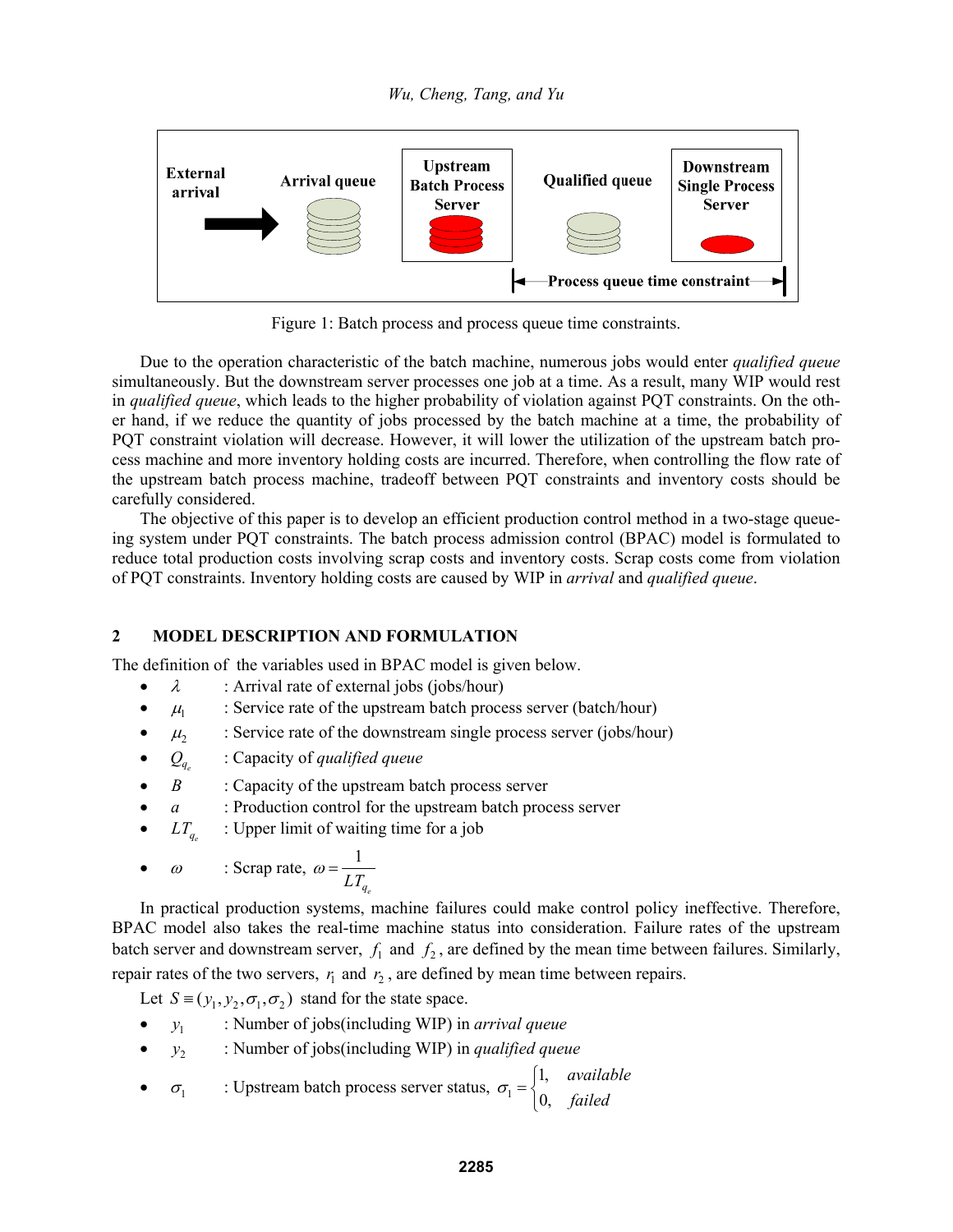•  $\sigma_2$  : Downstream single process server status,  $\sigma_2 = \begin{cases} 1, & \text{if } 1 \leq 1, \\ 0, & \text{if } 1 \leq 1. \end{cases}$ 0, *available*  $\sigma_2 = \begin{cases} 1, & \text{available} \\ 0, & \text{failed} \end{cases}$  $\overline{\mathfrak{l}}$ 

The total instantaneous cost rate, constituted by inventory holding costs and scrap costs, is defined as  $c(y_1, y_2, \sigma_1, \sigma_2) = c_{hc_1} \cdot y_1 + c_{hc_2} \cdot y_2 + \omega \cdot c_{sc} \cdot y_2$ , where  $c_{hc_1}(c_{hc_2})$  denotes the unit holding cost rate for WIP at *arrival* (*qualified*) *queue* and  $c_{sc}$  is the unit scrap cost.

*Uniformization* is used to transfer a continuous time problem into a discrete time equivalent (Lippman 1975**)**.Each decision epoch in the discrete time equivalent is the time interval between any two events. In this research, the *uniformization rate*  $\varphi$  is defined as

$$
\varphi = \lambda + \mu_1 + \mu_2 + \gamma_1 + r_2 + f_1 + f_2 + Q_{q_e} \cdot \omega.
$$

We define  $V_n(y_1, y_2, \sigma_1, \sigma_2)$  as the optimal expected costs in the  $n^{th}$  iteration of the backward value iteration algorithm by Puterman (1994).  $V_n(y_1, y_2, \sigma_1, \sigma_2)$  is also called the optimal value function and can be defined iteratively by the optimality equation (1). In the optimality equation (1),  $a\mu_1$  refers to the production rate of the upstream server when action  $a$  is taken. In which,  $a$  is the production rate in fraction of the maximum production rate of the upstream batch server. Let initial condition  $V_0(y_1, y_2, \sigma_1, \sigma_2) = 0$ . In each iteration, the backward value iteration algorithm searches for an optimal action for each state such that the total cost is minimized.

Optimality Equation:

$$
V_{n+1}(y_1, y_2, \sigma_1, \sigma_2) = \min_{0 \le a \le 1} \left\{ \frac{a \cdot \sigma_1 \cdot \mu_1}{\varphi} \cdot V_n \left( y_1 - \min\{y_1, B\}, y_2 + \min\{y_1, B\}, \sigma_1, \sigma_2 \right) \right\}
$$
  
+  $c \left( y_1, y_2, \sigma_1, \sigma_2 \right) + \frac{\lambda}{\varphi} \cdot V_n \left( y_1 + 1, y_2, \sigma_1, \sigma_2 \right) + \frac{\sigma_2 \cdot \mu_2}{\varphi} \cdot V_n \left( y_1, \max\{y_2 - 1, 0\}, \sigma_1, \sigma_2 \right)$   
+  $\frac{y_2 \cdot \omega}{\varphi} \cdot V_n \left( y_1, \max\{y_2 - 1, 0\}, \sigma_1, \sigma_2 \right) + EH_n \left( y_1, y_2, \sigma_1, \sigma_2 \right)$ 

, where  $EH_n(y_1, y_2, \sigma_1, \sigma_2)$  depicts the expected future costs caused by other transitions types.  $(1)$ 

## **3 IMPLEMENTATION OF BPAC MODEL**

In this section, the implementation procedure of BPAC model is revealed. To illustrate how BPAC works, we provide a numerical example to explain the implementation procedure. In this example, we assume that the holding cost rates in both queues are 1 per hour and the unit scrap cost is 60. Arrival processes follow Poisson distribution with  $\lambda = 6.4$  (jobs/hour). Times between server failures at the upstream and downstream stations are exponentially distributed with mean 30 hours. Server repair times at both stations are exponentially distributed with mean 0.5 hours. And the service rate at the upstream batch process server is exponentially distributed with  $\mu_1 = 2$  (batch/hour). The service rate at the downstream single process server is exponentially distributed with  $\mu$ <sub>2</sub> = 8 (jobs/hour). The PQT constraint for *qualified queue* is 4.5 hours. The batch capacity of the upstream batch process server is 12 jobs. The implementation procedure of BPAC model is as follows.

### **Step1: Derive the dynamic admission control policy**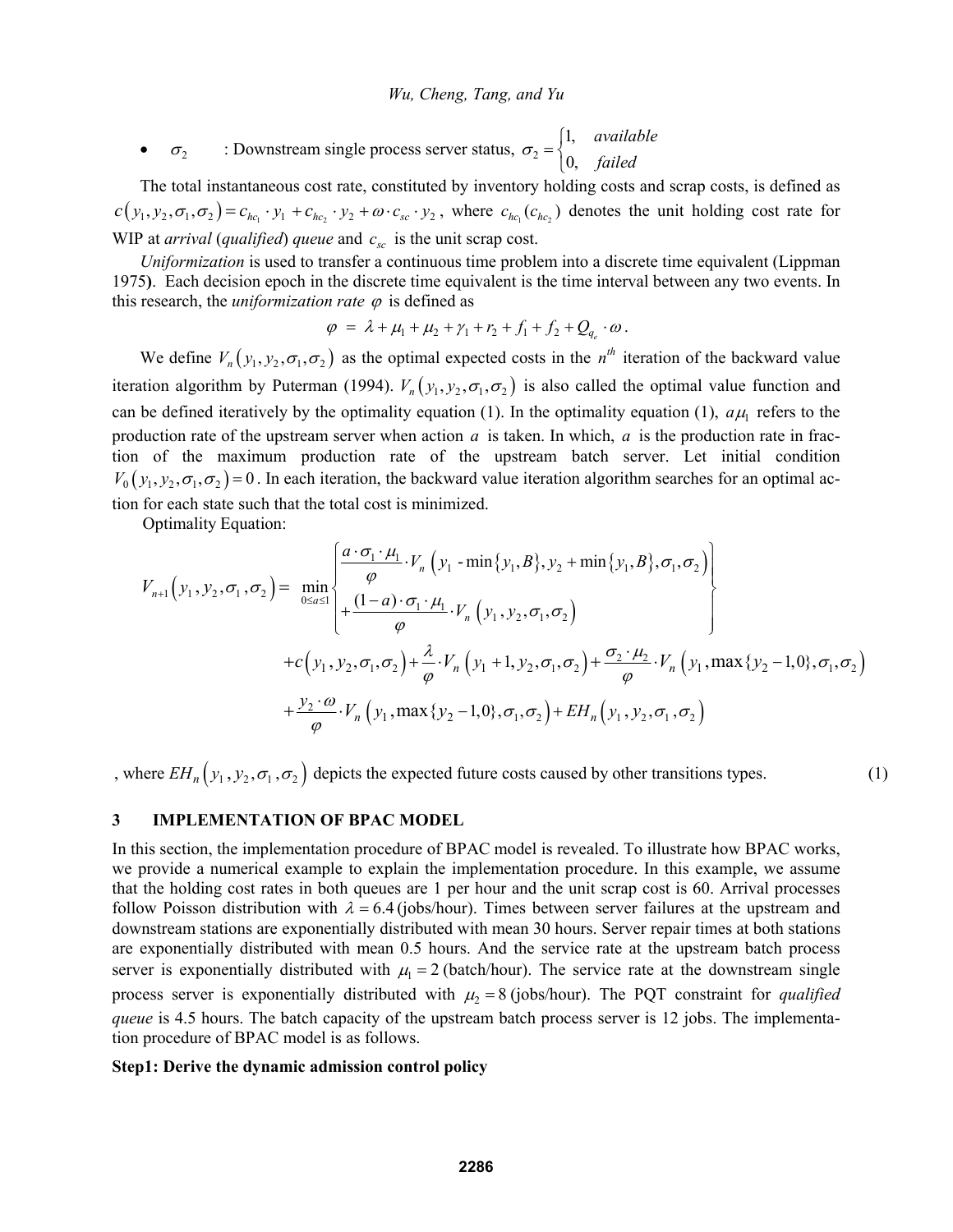We employ backward value iteration algorithm to solve the optimality equation (1) and find the optimal production control policy. The optimal policy will be stored in database for real-time production control. Figure 2 shows an example of the optimal control policy.

### **Step2: Implement the optimal policy in simulation experiments**

Simulation experiments are conducted on *eM-plant* software. During simulation, the system state changes constantly. The control of the upstream batch process depends on the optimal control policy derived in step1. For instance, if the current state is  $S = (70, 20, 1, 1)$ , the optimal control action is hold according to Figure 2 (b). Therefore, the upstream batch server will close and all jobs for the upstream process will be kept in *arrival queue*.



Figure 2: Optimal admission control policy for the batch process machine

## **4 SIMULATION STUDY**

We carry out simulation experiments to evaluate the performance of BPAC model. In simulation study, three indices are adopted to measure the performance of different methods over simulation horizons. The performance indices are system throughput, scrap count and total cost. To analyze the performance of BPAC model, first come first serve (FCFS) control at the upstream workstation is selected for comparison. FCFS is widely used in many manufacturing systems (Akcali et al. 2001, Bernier and Frein 2004). Under FCFS, earliest arrival jobs before the upstream stage are processed first whenever the upstream machine is available.

In the following section, we compare BPAC policy with FCFS through simulation on *eM-plant*. For each dispatching rule, 5 replications are carried out. The simulation periods are 50 days with an additional warm-up period of 5 days. The experimental parameter set is the same as in section 3. Simulation results for BPAC and FCFS are shown in Table 1. The results show that the proposed BPAC method outperforms FCFS in important system criteria. First, the total throughput is raised by 4% and the total scrap count is reduced by 52%. Accordingly, BPAC model improves total throughput by cutting down scrap count. The raise on throughput will make a contribution to an enterprise's capability to fulfill demands.

According to Table 1, even though the inventory cost for BPAC is 26% more than that of FCFS, the total cost is still improved by 39%. Since BPAC method produces a stricter control policy, jobs are more possibly kept at upstream queue to avoid scraps. Even though the average queue length is longer, BPAC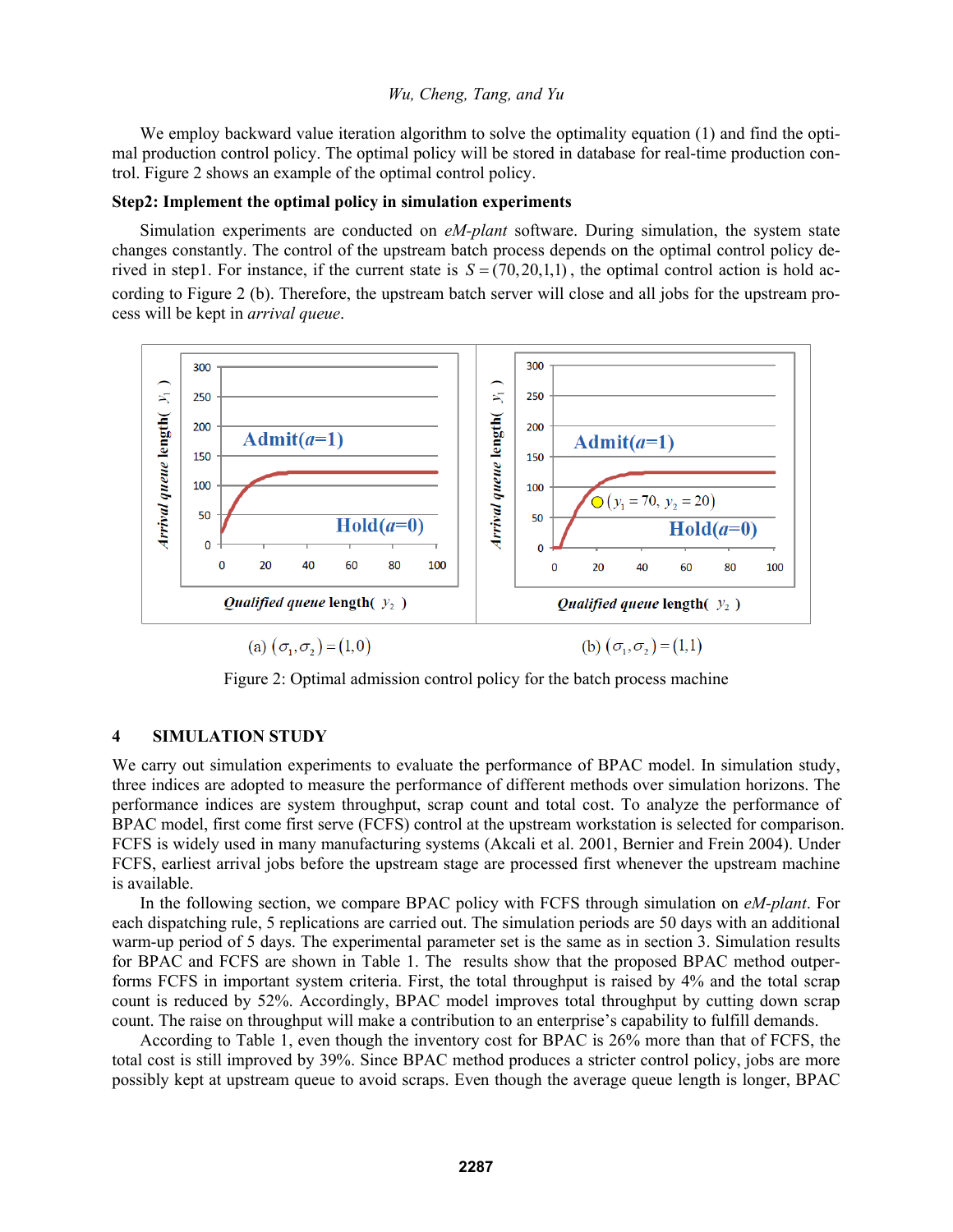could effectively lower the probability of violation against PQT constraints. Therefore, the outstanding performance of BPAC on total cost results from the significant reduction on scrap count.

| Control policy | Performance index |             |                |            |  |
|----------------|-------------------|-------------|----------------|------------|--|
|                | Throughput        | Scrap count | Inventory cost | Total cost |  |
| <b>BPAC</b>    | 7238              | 353         | 22512          | 43717      |  |
| <b>FCFS</b>    | 6933              | 733         | 16719          | 60711      |  |

Table 1: Performance results of different control policies

To show the robustness of BPAC in general systems, we compare BPAC with FCFS in another 8 randomly generated systems. Table 2 shows the average performance improvement of BPAC in those 8 systems. According to the simulation results, total costs and throughput are improved by 29.1% and 4.3% in average. Meanwhile, the violation of PQT constraints is reduced by 59.1% in average.

|                                          | Performance index |             |                |            |  |  |
|------------------------------------------|-------------------|-------------|----------------|------------|--|--|
|                                          | Throughput        | Scrap count | Inventory cost | Total cost |  |  |
| Performance<br>Improvement<br>under BPAC | $4.3\%$           | 59.1%       | $-28.4\%$      | 29.1%      |  |  |

Table 2: Average performance improvement in eight systems

# **5 CONCLUSION**

This paper studies a two-stage tandem queueing system under PQT constraints. In this system, after completion of the upstream batch process, jobs enter *qualified queue* for the downstream single process with specified PQT constraints. If a job cannot be processed within the PQT limit, it becomes scraped and the scrap cost is incurred. Due to the processing characteristic of the upstream server, plenty of WIP enter *qualified queue* simultaneously. As a consequence, a long queue is formed and the probability of violation against PQT constraints increases. In addition, uncertainty factors like process time, machine breakdown and repair also complicate this problem. Thus, we develop an efficient mechanism called BPAC for solution of the optimal control policy.

Incorporating Markov decision process (MDP) in BPAC model, we develop a tool to acquire the optimal control actions under different system states. To validate our model, BPAC policy is compared with FCFS through simulation study. Simulation results indicate that BPAC not only reduces total production costs significantly, but also raises production output. The performance improvement on these critical indices proves that BPAC is an efficient control policy in the two-stage manufacturing system under PQT constraints.

### **ACKNOWLEDGMENTS**

This research is supported in part by the National Science Council of Taiwan under grant NSC 99-2221- E-002-152-MY3.

### **REFERENCES**

Akcali, E., K. Nemoto, and R. Uzsoy. 2001. "Cycle-Time Improvements for Photolithography Process in Semiconductor Manufacturing." *IEEE Transactions on Semiconductor Manufacturing* 14(1): 48-56.